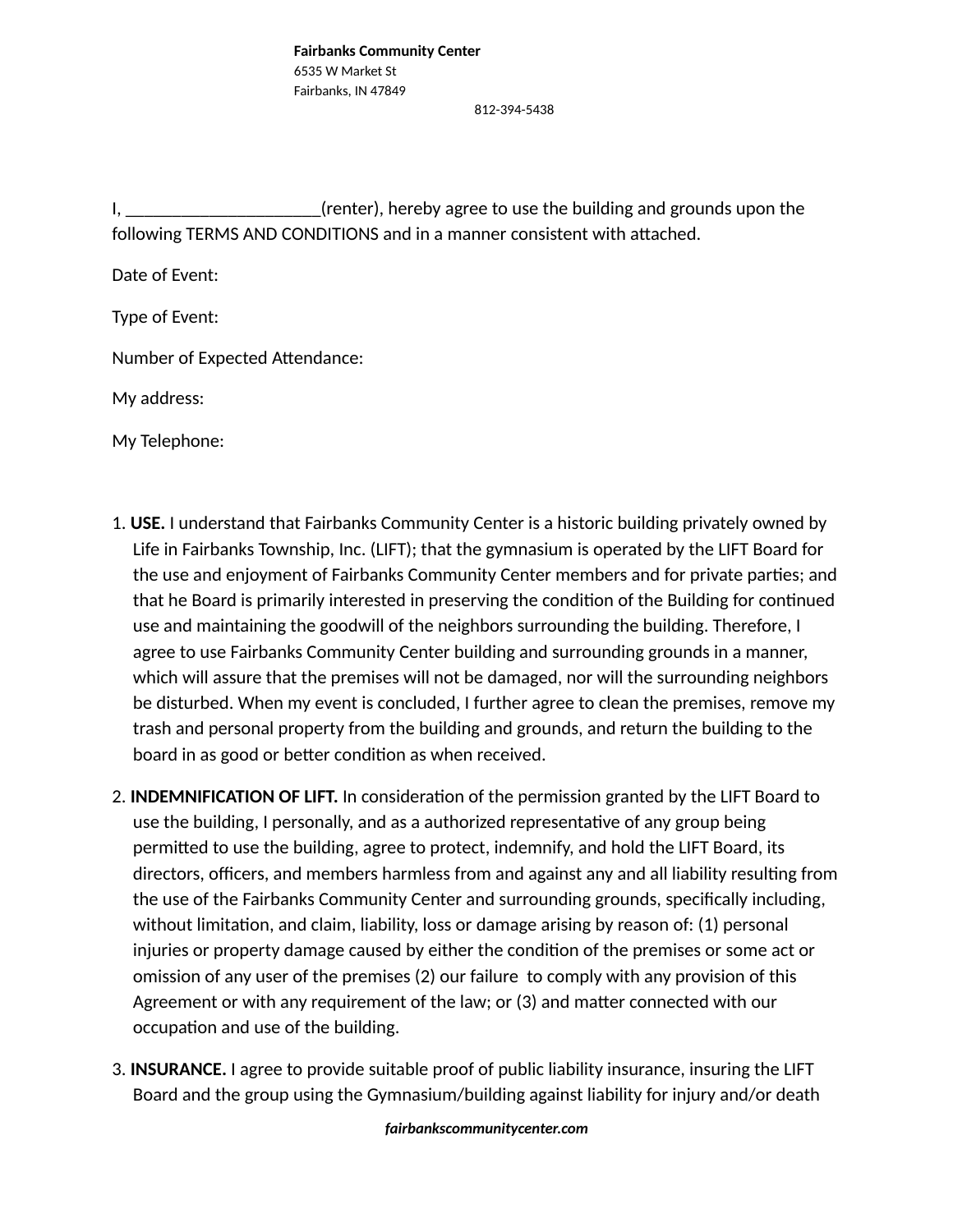- occurring during or as a result of the above event. Life In Fairbanks Township, Inc. shall be the named as "additional insured". The suitability of the amount and type of insurance to my proposed use of the building will be determined in the sole and absolute discretion of the LIFT Board of Directors.
- 4. **Rental Fee.** The rental costs stated below are daily fees.
	- o Whole Building: \$175
	- o Gym only: \$75
	- o Batting Cages only: \$50
	- o Cafeteria only: \$50
	- o Meeting Room: \$35 (up to 40 people)
- 5. **Security Deposit.** Deposit of \$50.00 is due upon scheduling of event to secure the date. Remainder of payment is due on the day of the event. Payment can be made by check or cash. Checks should be made out to LIFT.
	- A. **Cash/Check Deposit.** I understand that any deposit made will be returned to me within one month of the date of the event, via the mail to the address listed above, together with a statement of the basis for, and amount of, any charges made against the deposit by the LIFT Board of Directors.
- As "Sponsor" of this event, I agree to (1) sign this agreement, (2) attend the entire event, and (3)assume joint responsibility for full compliance with the terms and conditions of this agreement.

Signed: Date:\_\_\_\_\_\_\_\_\_\_\_